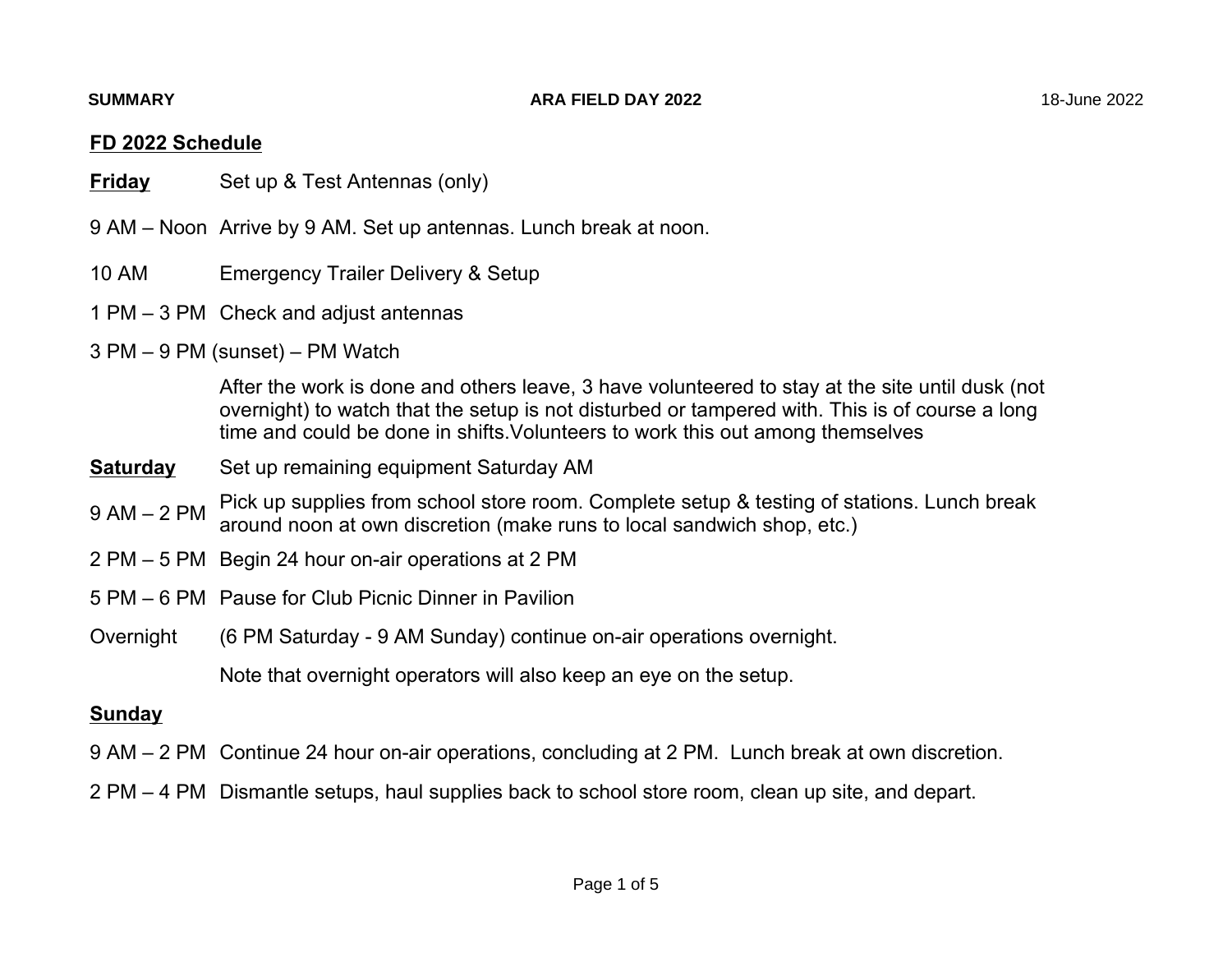### **ARA FIELD DAY 2022** 18-June 2022

|                   |                                                                    | <b>EXPECTED ATTENDANCE</b> |                |                              |                |                  |                |                | <b>OPERATING PREFERENCE</b> |                |                  |             |           |                |                |                |                |        |
|-------------------|--------------------------------------------------------------------|----------------------------|----------------|------------------------------|----------------|------------------|----------------|----------------|-----------------------------|----------------|------------------|-------------|-----------|----------------|----------------|----------------|----------------|--------|
| Set-Up            |                                                                    |                            |                | On-Air Operations (24 hours) |                |                  |                |                | Tear-<br>Down               |                |                  |             |           |                |                |                |                |        |
|                   | <b>Start Times:</b>                                                | 9 AM                       | <b>12 PM</b>   | 5 PM                         | 9 AM           | 2 PM             | 5 PM           |                |                             | 2 PM           | 2 PM-<br>4 PM    |             | Modes     |                |                |                | <b>Bands</b>   |        |
|                   | <b>Emergency Trailer</b><br>Delivery & Setup<br>Total will attends | <b>10 AM</b><br>12         | 12             | 3                            | 9              | 13               | 24             | 3              | 8                           | 8              | 6                | 8           | 3         | $\overline{2}$ | 8              | $\overline{7}$ | 7              | 3      |
|                   | Total tentatives or partials                                       | 3                          | $\overline{2}$ |                              | 6              | 4                | 5              |                | $\overline{\mathbf{4}}$     | 5              | $\overline{4}$   | $\mathbf 1$ |           |                | $\overline{2}$ | 1              | 1              |        |
| Call              | Name                                                               |                            | Fri AM Fri PM  | Fri PM<br>Watch              | Sat<br>AM      | Sat<br><b>PM</b> | Dine?<br>#?    | Over-<br>night | Sun<br>AM                   | Sun<br>PM      | Sun<br><b>PM</b> | IProne      | <b>CA</b> | IQidital       | 180140         | $\varphi$      | <b>10115</b>   | $Lx^*$ |
| K2AVA             | Herm<br>Niedzielski                                                | $\tilde{?}$                |                |                              | $\gamma$       | $\gamma$         | 2?             |                | $\gamma$                    | $\gamma$       | $\overline{?}$   |             |           |                |                |                |                |        |
| K3FCC             | <b>Gary Swales</b>                                                 |                            |                |                              | ?              | $\overline{?}$   | $\overline{?}$ |                | $\overline{?}$              | $\overline{?}$ |                  |             |           |                |                |                |                |        |
| K3WJC             | <b>Bill Collins</b>                                                | $\mathbf{1}$               | $\mathbf 1$    | 1                            | $\gamma$       | $\mathbf 1$      | $\mathbf{1}$   |                | $\mathbf 1$                 | $\overline{?}$ | $\mathbf 1$      | $\mathbf 1$ |           | $\mathbf{1}$   | $\overline{?}$ | $\overline{?}$ | $\overline{?}$ |        |
| KA <sub>2</sub> C | Nelson<br>Sollenberger                                             | $\mathbf 1$                | 1              |                              | 1              | 1                | $\overline{2}$ |                | 1                           | $\mathbf{1}$   |                  |             | 1         |                | 1              | 1              | 1              |        |
| KB3JNJ            | <b>Mike Baliff</b>                                                 | $\tilde{?}$                | ?              |                              | $\overline{?}$ | $\overline{?}$   | $\overline{?}$ |                | $\overline{?}$              | $\overline{?}$ | $\tilde{?}$      |             |           |                |                |                |                |        |
| KB3PXR            | Robbie<br>McFerren                                                 |                            |                |                              | 1              | 1                | $\mathbf 1$    |                | 1                           | $\overline{?}$ |                  | $\mathbf 1$ |           |                | ?              |                | 1              |        |
| KB3YSV            | Pat Goodrich                                                       | $\mathbf{1}$               | $\mathbf 1$    |                              | 1              | $\mathbf 1$      | $\mathbf{1}$   |                |                             |                |                  |             |           |                |                |                |                |        |
| KB8ZJF            | John<br><b>Struharik</b>                                           |                            |                |                              | 1              | 1                | 4              |                | 1                           | 1              | 1                | $\mathbf 1$ | 1         |                | 1              | 1              | 1              |        |
| KC2EFA            | <b>Rich</b><br>Demoske                                             | 1                          | 1              |                              |                |                  | $\mathbf 1$    | 1              |                             |                |                  | $\mathbf 1$ |           |                | 1              | 1              | 1              | 1      |
| KC3OCQ            | <b>Tim Dean</b>                                                    | 1                          | 1              |                              |                |                  | $\overline{0}$ |                |                             | 1              |                  |             |           |                |                |                |                |        |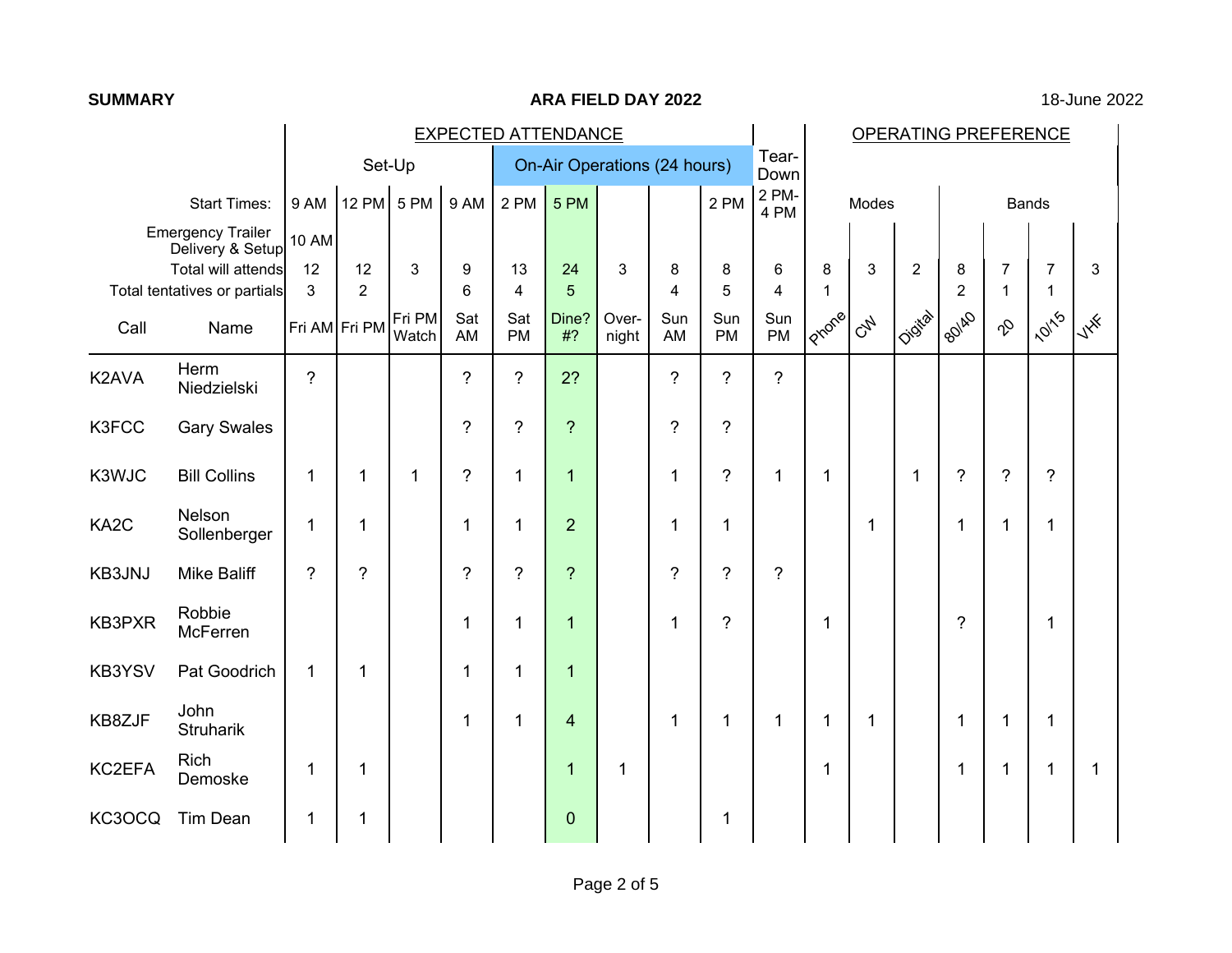#### **ARA FIELD DAY 2022** 18-June 2022

| KC3OTN        | Bob<br><b>Barrieault</b>   |              |                  |   | $\ddot{\phantom{0}}$ | $\overline{?}$ | $\ddot{?}$     |              |             |             | $\ddot{?}$     | $\overline{\phantom{a}}$ |   |   |   |             |   |              |  |
|---------------|----------------------------|--------------|------------------|---|----------------------|----------------|----------------|--------------|-------------|-------------|----------------|--------------------------|---|---|---|-------------|---|--------------|--|
| KC3TDC        | <b>Greg Betz</b>           |              |                  |   |                      | 1              | $\overline{2}$ | $\mathbf{1}$ | $\mathbf 1$ | $\mathbf 1$ | 1              |                          |   |   |   |             |   |              |  |
| <b>KC3TLK</b> | Sam Billotti               |              |                  |   |                      |                | $\mathbf 0$    |              |             |             |                |                          |   |   |   |             |   |              |  |
| KD3JK         | Bob Long                   | 1            | $\mathbf{1}$     |   | 1                    | 1              | $\overline{2}$ |              |             |             |                | 1                        |   |   |   | $\mathbf 1$ |   |              |  |
|               | KG4WWH Adam Karsin         | $\mathbf{1}$ | $\mathbf{1}$     |   | late<br>AM           | $\mathbf{1}$   | $\overline{2}$ |              | 1           | 1           | 1              |                          |   |   |   |             |   |              |  |
| NI2W          | <b>Butch</b><br>Eigenbrode | $9 - 11$     | $3 -$<br>(brief) |   | 1                    | 1              | $\overline{2}$ |              | late<br>AM  | $\mathbf 1$ | 1              | $\mathbf 1$              |   |   |   |             |   |              |  |
| None          | Doug Harnish               | $\mathbf 1$  | $\mathbf{1}$     | 1 |                      |                | 1              |              |             |             | $\overline{?}$ |                          |   |   |   |             |   |              |  |
| W3ADD         | Jeff<br>Addleman           | $\mathbf 1$  | $\mathbf{1}$     |   | 1                    |                | $\overline{0}$ |              |             |             |                |                          |   |   |   |             |   |              |  |
| W3GTL         | <b>Garry Laing</b>         |              |                  |   |                      | $\mathbf{1}$   | $\overline{0}$ |              |             |             |                | 1                        |   |   | 1 |             |   |              |  |
| W3KKO         | <b>Cliff Engle</b>         | $\mathbf 1$  | $\mathbf{1}$     | 1 |                      | $\mathbf{1}$   | $\overline{2}$ |              |             |             |                | 1                        |   |   |   | $\mathbf 1$ | 1 | 1            |  |
| W3PDW         | Brian Umbrell              | $\mathbf 1$  | $\mathbf{1}$     |   | 1                    | 1              | $\mathbf 1$    | $\mathbf 1$  | 1           | 1           | 1              |                          |   | 1 |   | 1           | 1 | $\mathbf{1}$ |  |
| WA8EIH        | Steve<br>Struharik         | 1            | 1                |   | 1                    | 1              | $\overline{2}$ |              | 1           | 1           |                |                          | 1 |   |   | $\mathbf 1$ | 1 |              |  |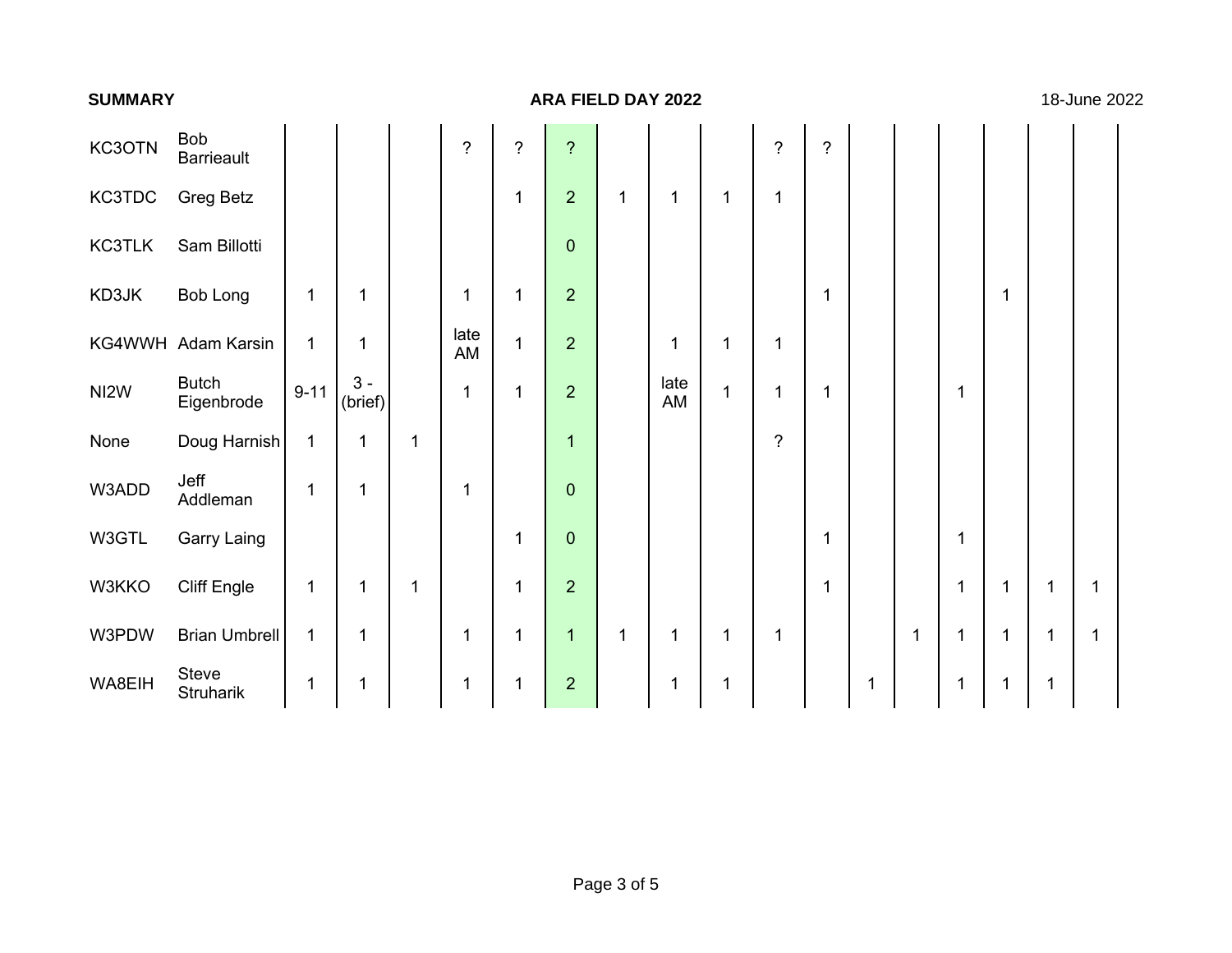## **ARA FIELD DAY 2022** 18-June 2022

| <b>Org Interface Leads</b> | Call              | Name                                       | <b>Notes</b>                                                 |
|----------------------------|-------------------|--------------------------------------------|--------------------------------------------------------------|
| Overall                    | WA8EIH            | <b>Steve Struharik</b>                     |                                                              |
| Technical                  | KA <sub>2</sub> C | Nelson Sollenberger                        |                                                              |
| PIO/Publicity              | W3GTL             | <b>Garry Laing</b>                         |                                                              |
| Wash Co Emerg Svcs         | N <sub>12</sub> W | <b>Butch Eigenbrode</b>                    |                                                              |
| <b>Ruritan Park</b>        | K2AVA             | Herm Niedzielski                           |                                                              |
| <b>Station Leads</b>       |                   |                                            |                                                              |
| <b>CW</b>                  | KA <sub>2</sub> C | Nelson Sollenberger                        |                                                              |
| <b>Digital</b>             | W3PDW             | <b>Brian Umbrell</b>                       |                                                              |
| <b>Emergency Trailer</b>   | N <sub>12</sub> W | <b>Butch Eigenbrode</b>                    | Trailer Delivery & Setup 10 AM Friday                        |
| Pavilion                   | KG4WWH            | Adam Karsin                                | 2 Stations - 20m phone + 10/15m phone/GOTA                   |
| <b>VHF</b>                 | W3KKO             | <b>Cliff Engle</b>                         | Tentative                                                    |
| <b>Antenna Leads</b>       |                   |                                            |                                                              |
| <b>CW Verticals</b>        | KA <sub>2</sub> C | Nelson Sollenberger                        |                                                              |
| 80/40 Phone Inv Vees       | KA <sub>2</sub> C | Nelson Sollenberger                        |                                                              |
| Pavilion Spiderbeam        | W3ADD             | Jeff Addleman                              | K3WJC Bill Collins to assist                                 |
| Digital Trap Dipole        | KG4WWH            | <b>Adam Karsin</b>                         |                                                              |
| <b>VHF</b>                 | W3KKO             | <b>Cliff Engle</b>                         |                                                              |
|                            |                   |                                            |                                                              |
| <b>Support</b>             |                   |                                            |                                                              |
| Food<br>Grounding          | K3WJC<br>KC2EFA   | <b>Bill Collins</b><br><b>Rich Demoske</b> |                                                              |
| <b>Power Cables</b>        | KC3OCQ            | <b>Tim Dean</b>                            |                                                              |
| Admin                      | WA8EIH            | <b>Steve Struharik</b>                     | Station supplies, op logs, scoring & reporting. visitor logs |
| Transport                  | Doug Harnish      | Doug Harnish                               | Pickup Truck & Trailer. Get items to/from school storeroom   |
| <b>Weather Station</b>     | KB3PXR            | Robbie McFerren                            | Storm Lookout - Needs to be near edge of Pavilion            |
| Safety Officer             |                   |                                            | <b>SHARED DUTY.</b> Need 1 on site at all times              |
| Lead:                      | KB3YSV            | Pat Goodrich                               |                                                              |
|                            | KG4WWH            | <b>Adam Karsin</b>                         |                                                              |
|                            | WA8EIH            | <b>Steve Struharik</b>                     |                                                              |
|                            |                   |                                            |                                                              |
|                            |                   |                                            |                                                              |